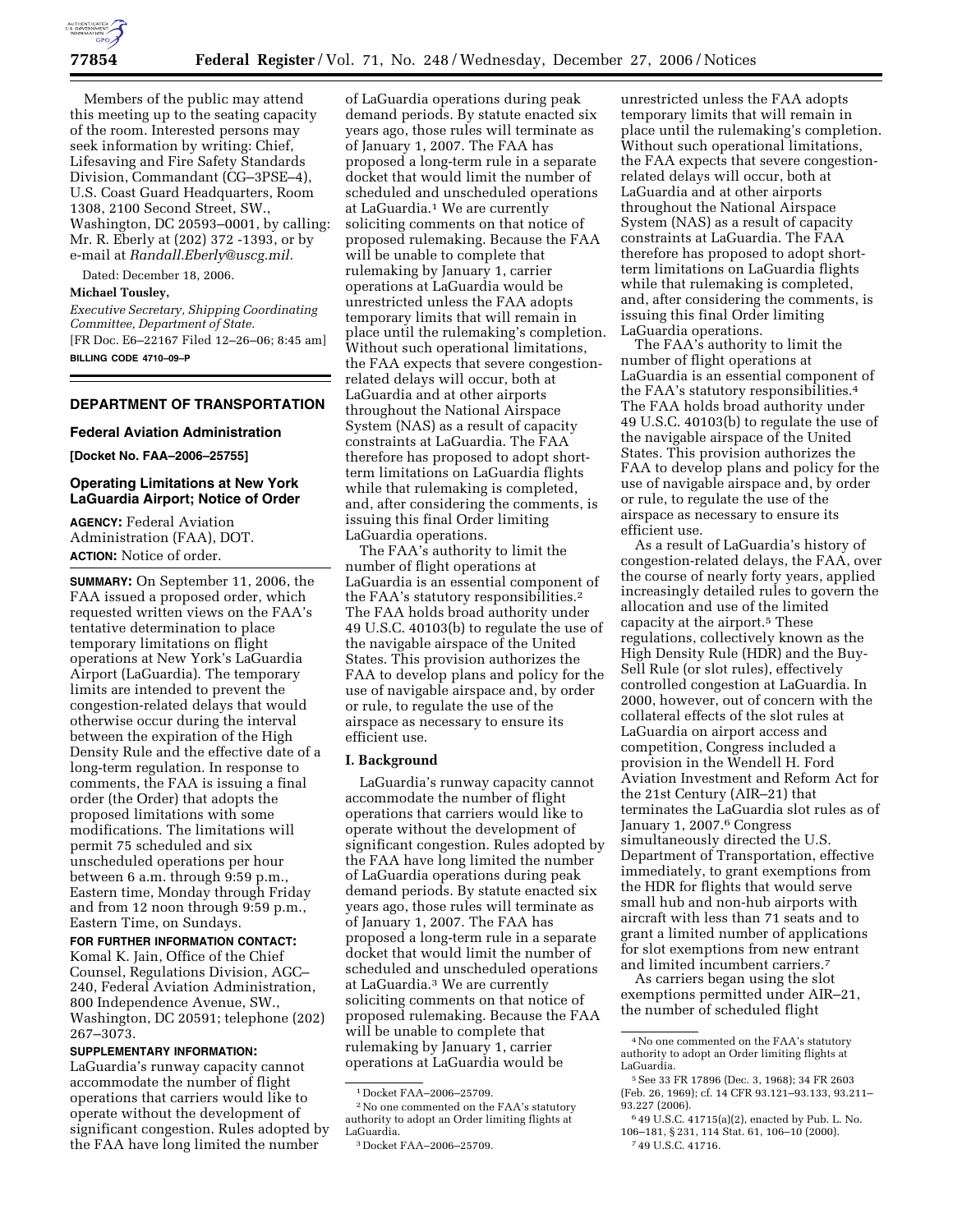operations at LaGuardia began to far exceed the airport's capacity even under optimal operating conditions.8 By the fall of 2000, carriers had already added over 300 scheduled flights at LaGuardia and planned to add even more.9 With no new airport infrastructure or air traffic control procedures, overall airport capacity remained the same while the number of aircraft operations and delays soared. The average minutes of delay for all arriving flights at LaGuardia increased 144% from 15.52 minutes in March 2000 (the month before AIR–21 was enacted) to 37.86 minutes in September 2000.10 The increase in delays at LaGuardia also affected flights at other airports and in adjacent airspace. By September 2000, flight delays at LaGuardia accounted for 25 percent of the nation's delays, compared to 10 percent for the previous year.11

In order to address the growing congestion at LaGuardia, the FAA intervened in November 2000. The FAA reduced the number of daily exemptions from the HDR at LaGuardia to 159 during peak operating hours and distributed the exemptions via lottery.<sup>12</sup> The 159 daily operations reflected an increase of almost eleven hourly operations above the limits in place before the statutory amendments. Even with the FAA's partial rollback of the number of exemption flights, LaGuardia is now operating at capacity during most hours, and continues to have a relatively serious delay problem.

Although LaGuardia lacks the capacity to handle additional flight operations beyond the current peak hour limits, the expiration of the HDR at LaGuardia as of January 1, 2007, will eliminate the scheduling and reservation mechanisms that currently sustain the airport's operational balance.13 Accordingly, on August 29, 2006, the FAA proposed a new rule to maintain the number of operations at LaGuardia's current hourly limits.14 An order that temporarily maintains LaGuardia's current operational limits

13The FAA maintains safe operations through the use of air traffic control procedures. Traffic management initiatives would be applied as needed but would result in significant aircraft and passenger delays.

during the interval between the High Density Rule's expiration and the effective date of the proposed replacement rule is necessary to avoid any increase in the number of operations or a significant rescheduling of existing flights that would cause unacceptable delay levels, as explained below in our discussion of the comments.

After considering the comments received on the proposed Order, the FAA has determined to adopt this Order. Under this Order, the FAA (1) Maintains the current hourly limits on scheduled (75) and unscheduled (six) operations at LaGuardia during peak periods; (2) imposes an 80 percent minimum usage requirement for Operating Authorizations; (3) provides for a lottery to reallocate withdrawn, surrendered or unallocated Operating Authorizations; and (4) allows for trades and leases of Operating Authorizations for consideration for the duration of the Order. The FAA is not allowing carriers to buy and sell Operating Authorizations during the term of this Order. The FAA also is not restricting the use of any Operating Authorizations for flights to certain destinations or flights with aircraft of a particular size.

### **II. Discussion of Written Submissions and the Final Order**

In response to our request for written comments, 18 respondents expressed views on the FAA's proposed Order. The respondents included 10 air carriers (American Airlines, U.S. Airways, Delta Air Lines, Northwest Airlines, Colgan Air, United Airlines, Republic Airways Group (Republic Airline, Chautauqua Airlines, Shuttle America Corp.), and AirTran Airways), three air carrier organizations (Regional Airline Association (RAA), Air Carrier Association of America (ACAA) and Air Transport Association of America (ATA)), two airports (Akron-Canton Airport and Newport News/ Williamsburg International Airport), the Port Authority of New York and New Jersey (Port Authority), City of Canton, the Medina County Ohio Economic Development Corporation, the Stark Development Board, Inc, and Indiana Senator Richard G. Lugar and Congresswoman Julia M. Carson.

# *Need for Limits on LaGuardia Flight Operations*

As explained in the proposed Order, the FAA continues to believe that carrier demand for LaGuardia substantially exceeds the number of flights that can be operated at the airport without creating unacceptable delays. Commenters generally agreed that

LaGuardia flights should be limited, and no commenter disputed the FAA's tentative conclusion under the proposed Order that the existing hourly limits should be maintained. The Port Authority, for example, stated, ''There is a lesson to be learned from the extreme congestion, bordering on gridlock, that took place after the enactment of AIR– 21 '' LaGuardia most certainly would once again face crippling delays and congestion, if no form of operational limitation (or other demand management tool) is in place when the HDR expires at the end of the year.'' Port Authority Comments at 4. This Order accordingly adopts the proposed hourly limits on scheduled operations at LaGuardia.

### *Term of the Order*

By statute, the HDR expires as of January 1, 2007. Therefore, the FAA proposed the Order take effect on January 2, 2007. Multiple air carrier slot and slot exemption transactions expire on December 31, 2006, as do the FAA limits on AIR–21 slot exemptions. If the effective date of January 2, 2007, were adopted, as proposed, carriers would have to enter into one-day slot transfers to bridge the break in dates or adjust their schedules to meet their slot holdings. In order to provide the most seamless transition between the HDR and AIR–21 slot exemption rules and this Order and to avoid additional administrative burdens for a one-day period, the Order will take effect on January 1, 2007.

The FAA also is modifying the Order's termination date. Based on the original rulemaking schedule established for the Congestion Management Rule for LaGuardia, the FAA proposed that the Order terminate on September 30, 2007. Several air carriers, as well as ATA and RAA, commented on the proposed expiration date of the Order. They assert that the airlines would benefit if the duration of the Order were tied directly to the effective date of the final rule replacing the Order rather than the FAA establishing a fixed date, which could be subject to extension if the rule is not published as planned. Commenters also emphasized that the air carriers will need time to transition from one regulatory regime to another, and any transition should occur when the carriers make their seasonal schedule changes.

The FAA recognizes that carriers require sufficient notice to plan schedules, market and sell tickets, and allocate aircraft, crew and airport resources. The FAA seeks to ensure that carriers are afforded adequate time to

<sup>8</sup>The increase in scheduled operations at LaGuardia is described more fully at 66 FR 31731 (June 12, 2001).

<sup>9</sup> 71 FR 51361.

<sup>10</sup>Source: FAA's Aviation System Performance Metrics (ASPM).

<sup>11</sup>Calculated from FAA's Air Traffic Operations Network Database (OPSNET).

<sup>12</sup> 65 FR 69126 (Nov. 15, 2000). This was

extended through December 31, 2006. 70 FR 36998 (June 27, 2005).

<sup>14</sup> 71 FR 51360.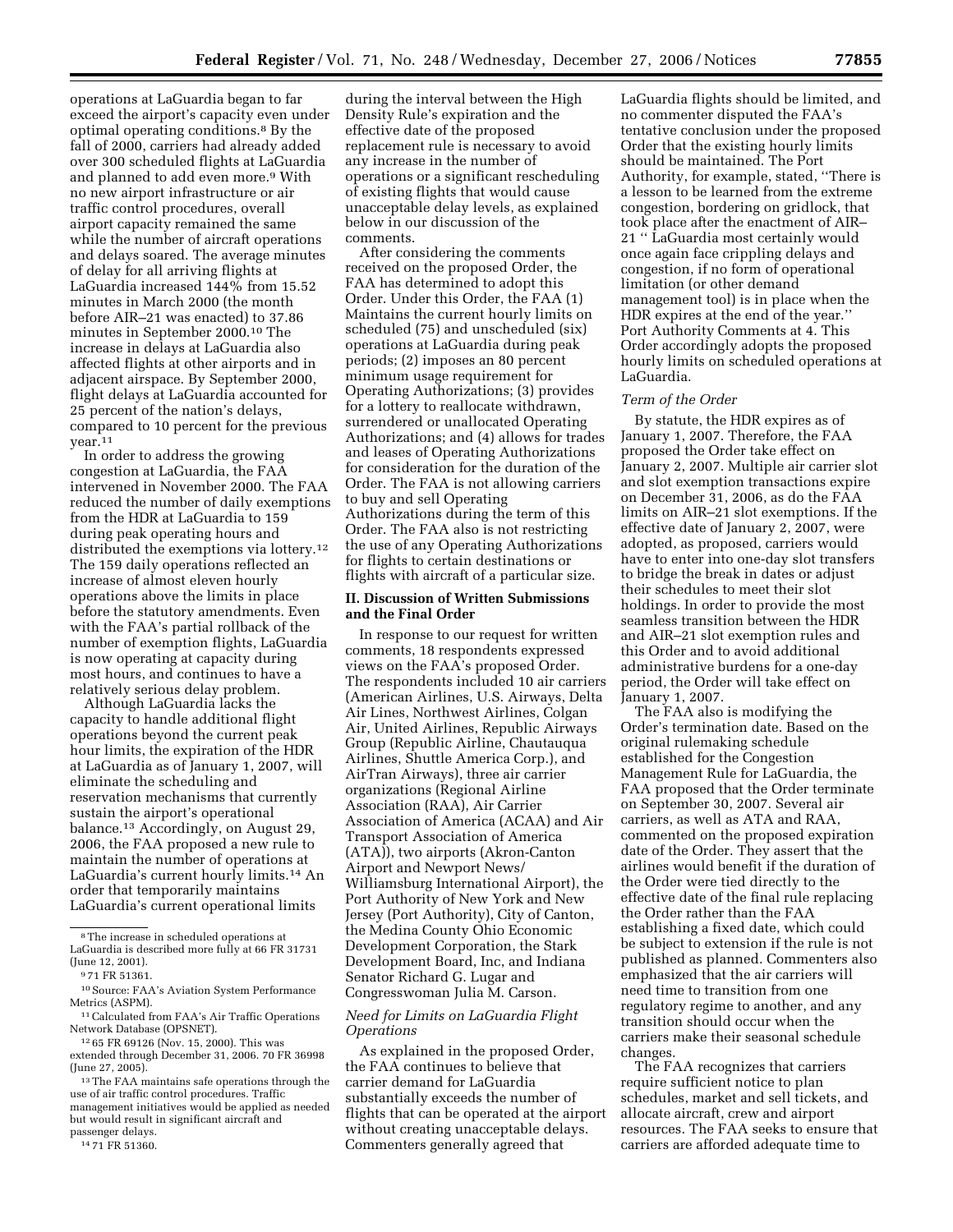minimize disruptions caused by implementation of a new rule at LaGuardia, and we recognize that adjusting to a new rule will be more difficult for carriers if the adjustment must occur in the middle of a scheduling season. Thus, as specifically requested by United, American, Northwest, and ATA, the Order will expire at the first change of scheduling season, as defined in 14 CFR, part 93, subpart B, occurring no less than 90 days after the issuance of a final rule.

While the FAA is extending the term of this Order, the FAA recognizes the need to complete the rulemaking, because the final decision in that proceeding should establish a more rational basis for the regulation of flight operations at LaGuardia. The rulemaking process will give the FAA and the commenters a better opportunity to consider and develop a better long-term policy on LaGuardia operations.

### *Hours of the Cap and Hourly Limits*

The FAA proposed a limit of 75 scheduled operations per hour, the current cap on scheduled operations in effect under the slot rules. This limit is based on the optimal airport runway capacity of 81 operations per hour, including unscheduled flights. The FAA is adopting this limit under the final Order, and as discussed later, will assign Operating Authorizations for arrival and departures on a 30-minute basis consistent with current practices. The FAA's Air Traffic Organization may adjust the half-hour arrival and departure totals within the hourly limit based on operating conditions.

The FAA made a preliminary determination to apply the operational limits at LaGuardia beginning at 6:30 a.m. on weekdays rather than at the historic 6 a.m. start under the HDR. American and U.S. Airways requested the Order's limitations begin earlier, at 6 a.m., expressing concern that additional operations in the 6 to 6:29 a.m. half-hour, if unrestricted, might cause unacceptable delays. The FAA reviewed the potential delay scenarios with unconstrained operations before 6:30 a.m. and agrees that starting the limitations at 6:30 a.m. each weekday would create a risk of serious delays. Although overnight aircraft parking positions are a constraint, there is the potential that greater utilization of existing overnight positions or the establishment of new ones might facilitate additional morning departures. Therefore, the FAA concludes that beginning the limits at 6 a.m. hour is

warranted.15 For conformity, the FAA also will begin the limits for unscheduled operations at 6 a.m.

The FAA also considered the Port Authority's comment that the limits should apply on Saturday mornings before noon. We recognize that traffic levels have increased on Saturday mornings, but our review indicates that airport demand remains within the airport's capacity. The FAA will continue to monitor operations and congestion during the non-controlled hours at LaGuardia. Should a problem begin to materialize, the FAA believes that there will be sufficient time to adopt an amendment to this Order that would prevent undue congestion.

# *Assignment of Operating Authorizations 16*

Under ordering paragraph 3 of the proposed Order, an Operating Authorization would be assigned to the air carrier that holds the equivalent slot or slot exemption authority, or if a nonair carrier holds such authority to the air carrier assigned the operational authority by the non-air carrier. The FAA will use the records of allocations under the High Density Rule or FAA slot exemptions rules as of January 1, 2007.

The FAA has determined to adopt its proposal to assign Operating Authorizations only to carriers. The FAA believes that it can more easily and effectively administer the Operating Authorization regime if the operating rights are held only by carriers. Because this provision raised several questions of applicability, the FAA provides the following clarification.

Each slot currently has a ''holder'' status and an ''operator'' status. The same air carrier might be both holder and operator of a slot (or Operating Authorization). In many cases, however, the air carrier holder transfers the operator status to another carrier on a

 $^{16}\rm{Proposed}$  Ordering Paragraph 4 stated that FAA would assign identification numbers to each Operating Authorization. These numbers would be used for administrative purposes such as identifying Operating Authorizations for trades and transfers and for usage monitoring. Under the HDR and the Chicago O'Hare final rule, the FAA also used randomly assigned identification numbers for potential withdrawal if capacity reduction is required to meet FAA's operational needs. While the FAA is not specifically adopting a similar withdrawal priority mechanism for the purposes of this Order, Operating Authorizations remain subject to FAA control and may be withdrawn to meet FAA's operational needs. Should capacity be reduced on an on-going basis, the FAA will adopt procedures to withdraw Operating Authorizations.

one-for-one basis for a slot at another time, on a lease, or for operation by a regional/commuter affiliate air carrier. Under the HDR, some slots also are held by non-air carrier entities who arrange for a carrier to operate the slots. Historically, transfer of ''operator'' status from a non-air carrier holder to an air carrier has been for a multi-year period.

If a carrier is using a slot ''held'' by another carrier, the Operating Authorization will be assigned to the carrier who actually holds the slot, *i.e.*, the air carrier that has operational authority, assigned by the FAA, to conduct scheduled operations at LaGuardia on a particular day of the week, during a specific time of the day. In other words, carriers that currently ''hold'' slots or slot exemptions will continue to ''hold'' the equivalent Operating Authorizations under the Order even if those authorizations are currently leased or licensed to other airlines for scheduled flight operations at LaGuardia. If a non-air carrier holds the slot, the FAA will assign the Operating Authorization to the carrier that was directly authorized by the nonair carrier to operate the slot even if that carrier subsequently transferred the slot temporarily to another carrier under the HDR. As discussed under the following ''Secondary Market'' section, the FAA is prohibiting the buying and selling of Operating Authorizations; therefore, the ''holder'' status remains with the initially assigned carrier under this Order unless an Operating Authorization is returned or withdrawn by FAA for nonuse.

In the case of AIR–21 slot exemptions allocated for service between LaGuardia and small hub and non-hub airports, the initial allocations were made to marketing air carrier groups including American/American Eagle, Delta/Delta Connection, Northwest/Northwest Airlink, and U.S. Airways/US Airways Express. The particular air carrier providing the service within those groups may have changed from time to time but the marketing carrier has remained the same. Therefore, in these cases, the FAA will assign Operating Authorizations to the primary marketing air carrier, *i.e.*, American Airlines, Delta Air Lines, Northwest Airlines, and U.S. Airways.

ATA asked whether the FAA would interpret an air carrier holder as including subsidiaries or affiliates of certificated air carriers that now hold slots. ATA provided the following example: Calair L.L.C., a wholly-owned subsidiary of Continental Airlines, currently holds the slots under the HDR that are operated by Continental. Calair

<sup>15</sup>We recognize that the FAA's proposed rule for LaGuardia would begin limits at 6:30 a.m. on weekdays. The FAA expects to complete a similar review of capacity and possible delay implications in the context of that proceeding.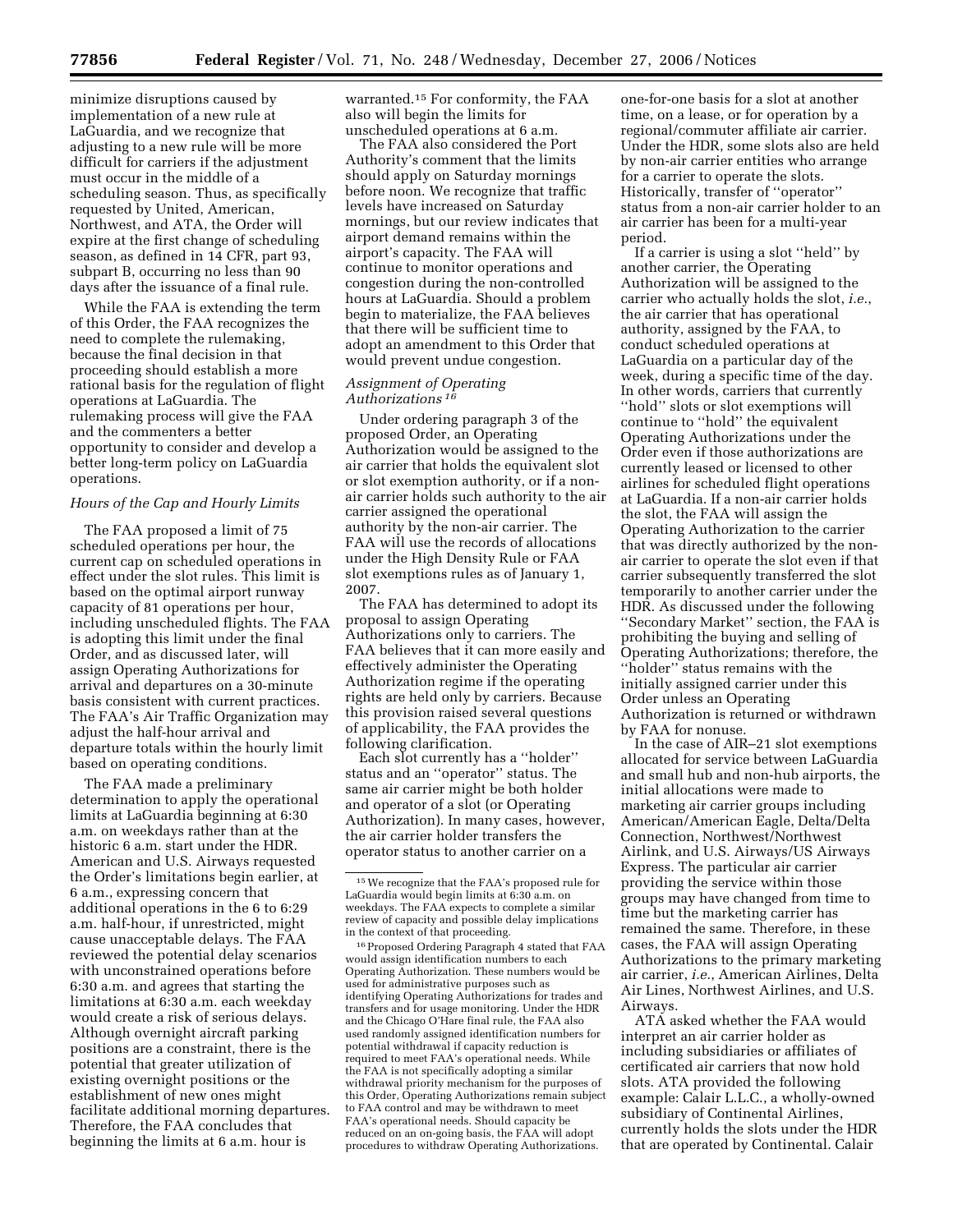is not a certificated air carrier. As indicated in the proposed LaGuardia Order and similar rulemaking proceedings for Chicago O'Hare, the FAA believes that the assignment of operational authority under FAA adopted capacity limitations should be restricted to air carriers. In fact, the FAA did not assign slots to non-air carriers under the HDR'that was accomplished solely through carrier transactions in the secondary market. However, the FAA will look at the chain of ownership and see if there is a direct relationship between the affiliate or subsidiary to a certificated air carrier. Thus, in this example and under the provisions of this Order, Calair cannot receive the initial assignment of Operating Authorizations because it is not a certificated air carrier; rather the Operating Authorizations would be given to Continental because it would be the air carrier with the most direct relationship with Calair. In instances where the affiliate or subsidiary organization is owned by more than one air carrier, the air carriers will have to notify the FAA prior to the assignment of Operating Authorizations whom they want designated as the ''holder''.

Alternatively, if a carrier is operating a slot that is held by an entity that is not a certificated carrier, and the holder has no direct relationship with a parent airline company, the Operating Authorization will be assigned to the carrier designated as the operator by the non-air carrier holder under the HDR. This recognizes that a non-air carrier slot holder cannot operate the slots because actual flight operations must be by an air carrier. The FAA does not agree with certain commenters'claims that this allocation of Operating Authorizations will interfere with ongoing business relationships. Carriers and other persons have long known that any rights held under the slot rules would end on December 31, 2006. The statutory termination date for the slot rules has meant that all financial and security interests in slots will inevitably end on that date, so no one could have reasonably expected that existing business and financial arrangements based on the slot rules could continue after this year. In any event, this Order is not intended to prohibit an air carrier from contractually arranging to pledge an interest in an Operating Authorization to a person, for use as collateral or otherwise, for the duration of the Order.

The Republic Group asked that trusts be recognized under the Order. Specifically, we were asked to allow for Operating Authorizations to be held by trust so long as the beneficial ownership

of the Operating Authorizations is held by an air carrier. The FAA is unsure how these types of trust operate in the market place, how they would differ from other arrangements whereby nonair carriers might seek to hold Operating Authorizations, what documentation might be required in order to meet any standards adopted by the FAA, and whether alternative agreements could readily be crafted to replace a trust. The Republic Group did not provide sufficient background information in order for us to make an educated decision distinguishing the requested beneficial trust scenario from other potential non-air carrier holders.

## *Secondary Market*

The slot rules have a buy-sell provision that allows carriers to buy and sell slots for consideration. The recently-adopted rules limiting operations at O'Hare permit buying and selling of operating rights (''arrival authorizations''), but only under a blind-auction procedure overseen by the FAA.17 Our proposal on long-term rules for LaGuardia proposed a similar blindauction requirement but also asked for comment on whether carriers should be able to buy and sell operating rights directly, as they have been able to do under the slot rules. Our order, however, proposed to allow carriers only to engage in one-for-one trades of Operating Authorizations and to lease Operating Authorizations, but stated that any such trade or lease would terminate when the Order terminated.

All air carriers and carrier associations, except for AirTran and ACAA, requested that the FAA permit the transfer and trading of Operating Authorizations without restriction. Commenters pointed to the FAA rules permitting such exchanges under the HDR and a recent amendment to the FAA Order on scheduling limitations at Chicago O'Hare.18 AirTran and ACAA, on the other hand, supported limits on the buying/selling and leasing of Operating Authorizations because they believe it would increase competition. At a minimum, they argued that any sales of Operating Authorizations must be made through a blind-auction process similar to the procedures required under the secondary market for arrival authorization at Chicago O'Hare and the proposed rule for LaGuardia.

The FAA has considered a secondary market that permitted the purchase and sale of Operating Authorizations. We have assessed whether we should allow leases, trades, and transfers to extend

beyond the duration of the Order. We also have considered whether a blind transfer mechanism similar to the one adopted for Chicago O'Hare would address the concerns raised by ACAA and AirTran even if Operating Authorizations were not subject to expiring lives under the Order.

The FAA has decided to permit leases and trades of Operating Authorizations provided that all Operating Authorizations revert no later than the expiration of this Order.<sup>19</sup> Permanent sales, purchases, or transfers of Operating Authorizations will not be permitted. We also are clarifying that carriers may offer any form of consideration in the lease and trade transactions negotiated under this Order.

This Order is not intended to create a long-term solution for LaGuardia congestion. Because the Operating Authorizations established under this Order should not create long-term rights at LaGuardia, the FAA does not wish to allow or encourage carriers to engage in transactions that assume that a carrier purchasing Operating Authorizations, or leasing them under a long-term lease, will acquire potential rights to continue operating flights after this Order is replaced by a new rule. The FAA determined that only through a limited secondary market permitting temporary transfers of Operating Authorizations could we protect various aspects of the proposed rule for LaGuardia, including the various proposals regarding small community access and the initial assignment of Operating Authorizations. The FAA is aware there is potential for changes to small community service levels during the life of the Order. Although the FAA proposed in the NPRM a category of Operating Authorizations reserved for use to small communities based on October 2006 services, we believe the likelihood of small community service change increases if we were to permit the permanent buying and selling of Operating Authorizations. While prohibiting the permanent or long-term transfer of Operating Authorizations under the Order does not prevent small community impacts, it does reduce the likelihood.

#### *Minimum Use Requirements*

The FAA proposed that Operating Authorizations be subject to a minimum use requirement of 80 percent over a consecutive two-month reporting

<sup>17</sup> 71 FR 51382 (August 29, 2006).

<sup>18</sup> 71 FR 60600 (October 13, 2006).

<sup>19</sup>Because the FAA is adopting this Order without a fixed expiration date, the latest reversion date of any approved leases, trades, or other transfers will coincide with the Order's expiration.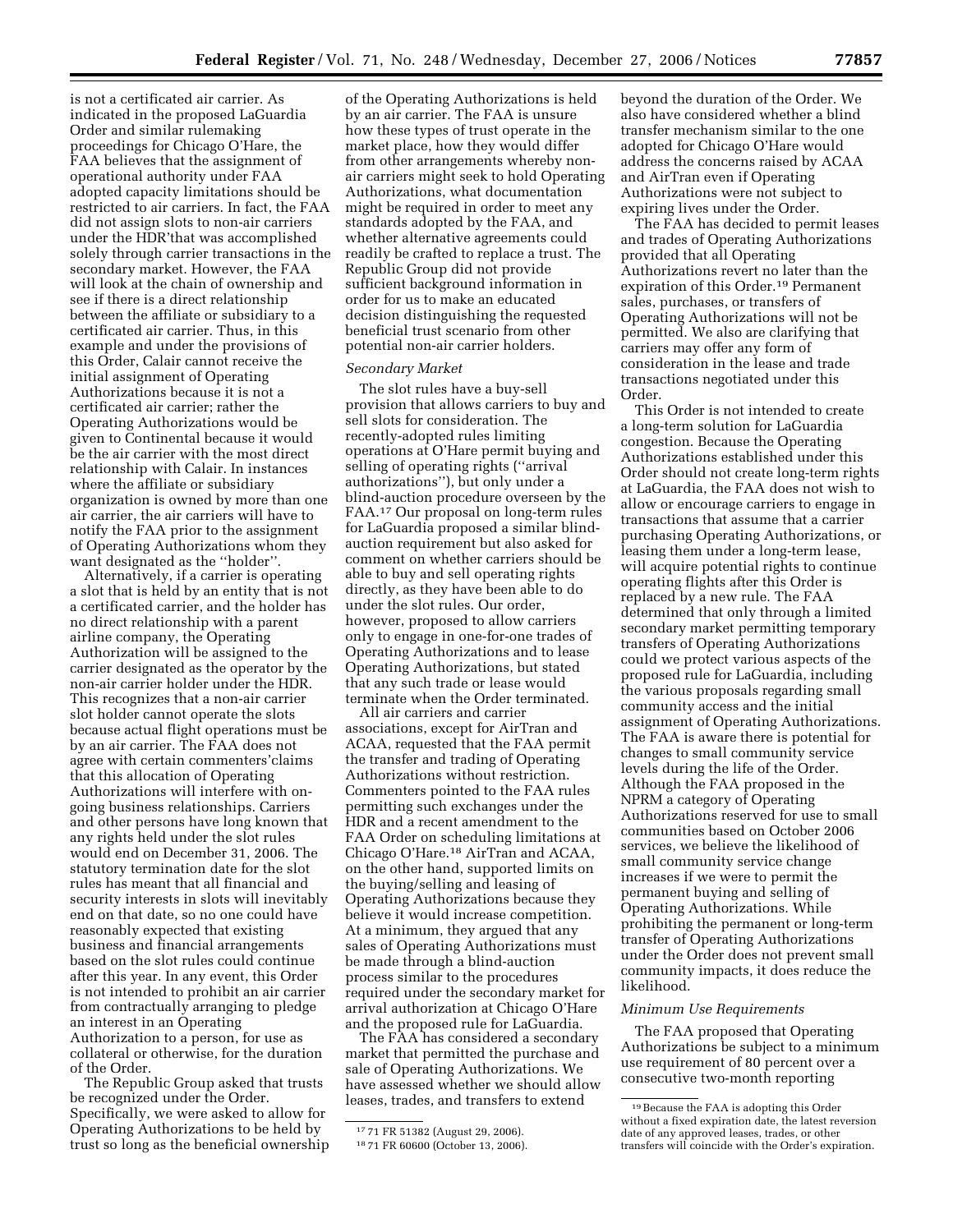period. Operating Authorizations not meeting this minimum would be withdrawn by the FAA and would be reallocated using a lottery. Most commenters supported an 80 percent use or lose requirement in order to ensure the use of the airport's capacity. No one opposed having a minimum-use requirement. The Port Authority, however, supported increasing the minimum usage to 90 percent. Otherwise the FAA would be allowing a carrier to keep an afternoon Operating Authorization that it used for only 4.8 flights per week when the slot rules now require that the equivalent slot be used for 5.6 flights per week.

The FAA has decided to adopt the proposed 80 percent minimum usage requirement. Our experience in applying the HDR, as well as information on cancellations presented by the Port Authority, is that carriers typically operate slots well in excess of 80 percent. In particular, weekday slots under the HDR have historically been used more than weekend ones. We have no reason to believe carrier usage patterns will not continue for the duration of this Order. Therefore, absent any demonstrated changes in service patterns, we are reluctant to increase the usage requirement beyond the proposed 80 percent for the duration of this Order. We note that the FAA's minimum-use requirement in its O'Hare rules adopted the 80 percent level and that level is prescribed at slot-controlled airports throughout much of the world.

United Airlines requested clarification on whether a carrier holding an Operating Authorization for scheduled service could use it for unscheduled service, and if so, report it on use or lose reports. The FAA clarifies that an air carrier may do as United seeks'operate charters and other unscheduled services and have it count toward minimum usage.

The FAA also proposed that any Operating Authorizations withdrawn for failing to meet the minimum usage requirements would be reallocated by lottery using the procedures in 14 CFR 93.225. The FAA is adopting this procedure with one change to provide that any Operating Authorizations assigned by lottery to new entrants and limited incumbents under the Order would not automatically revert to the FAA at the expiration of this Order.<sup>20</sup> A

new entrant/limited incumbent carrier might choose not to initiate service under the Order if it could not continue that service after a final rule. This would be contrary to past FAA actions to promote new entry and competition.

Finally, the proposed Order provided that the Administrator could waive the 80 percent usage requirement in the event of a highly unusual and unpredictable condition beyond the control of the carrier and which exists for a period of 5 consecutive days or more. We adopt the proposal to permit usage waivers based on unusual circumstances.

## *Provisions for New Entrants and Limited Incumbents*

AirTran and ACAA requested several modifications to the proposed Order that would give limited incumbent air carriers and new entrants a better opportunity to obtain Operating Authorizations. As discussed elsewhere in this Order, they also urged the FAA to adopt other provisions, such as a blind-auction procedure for any sales of Operating Authorizations that would give airlines with a smaller presence at LaGuardia a better chance to compete with the airport's dominant carriers. Insofar as awarding additional Operating Authorizations to smaller carriers is concerned, ACAA asked that the FAA:

• Withdraw ten percent of all slots held by carriers holding more than forty (40) slots and distribute those slots to limited incumbents operating aircraft with at least 110 seats;

• Allow limited incumbent carriers that operated slots held by other carriers during the October 1–6, 2006, period for full-size aircraft service to small communities to continue using those slots until a final rule is issued.

ACAA argued that its reallocation proposal was reasonable, because, among other things, the Order proposed to end the requirements that the major carriers use their slot exemptions only for flights operated to smaller communities with smaller aircraft.

AirTran further asks that the FAA provide at least ten additional Operating Authorizations to each limited incumbent carrier to operate full-size jets. AirTran did not indicate how the FAA would create these authorizations while maintaining our cap on operations. Alternatively, they asked that we withdraw Operating Authorizations from other larger carriers. Senator Richard G. Lugar and

Congresswoman Julia M. Carson supported an allocation of additional operating authority to permit AirTran to serve the LaGuardia/Indianapolis market.

The reallocations proposed for by ACAA and AirTran incorporate elements of the NPRM that are currently subject to comment. The rulemaking, not this Order, is intended to establish flight restrictions for the long term at LaGuardia. In the rulemaking the FAA has proposed that Operating Authorizations expire in a periodic fashion and be subject to reallocation. The pending rulemaking will give interested persons a better opportunity to present their economic and policy views on potential reallocation and withdrawal issues, and enable the FAA to consider such matters more fully on the basis of a better record. The FAA accordingly prefers to consider in that proceeding whether LaGuardia operating rights should be reallocated.

#### *Small Community Service*

The Order did not propose to designate Operating Authorizations that would be restricted to small community service or limited to smaller aircraft. The HDR air carrier and commuter slot categories would be merged into a single category of Operating Authorizations. Likewise, AIR–21 restrictions granting certain slot exemptions for services to small hub and non-hub airports using smaller aircraft would expire along with the HDR. Therefore, carriers could choose to adjust existing schedules and markets during the duration of this Order without regard to the market and aircraft restrictions that existed under the HDR. In addition to several proposals that urge the FAA to grant Operating Authorizations for service to specific communities, as discussed below, several commenters—AirTran, Colgan Air, ACAA, and the Port Authority—argued that the FAA should adopt provisions that would protect service to small community airports while the Order is in effect. Their comments included suggestions such as retaining the restrictions requiring AIR– 21 slot exemptions to be used for flights to small hub and non-hub airports.

The FAA shares the concerns about continuing LaGuardia service to smaller communities. The commuter slot pool under the HDR was established, in part, to recognize historic service to small communities and provide a level of protection for that service by restricting the use of the slots with larger turbojet aircraft typically used for larger communities. The AIR–21 slot exemption authority reflected congressional interest for increased

<sup>20</sup>The FAA recognizes this conflicts with the proposed rule for LaGuardia which uses slot holdings and operations during October 1–6, 2006, as the base for initial assignment of Operating Authorizations at the effective date of the rule. Similarly, the FAA recognizes that a carrier that has an Operating Authorization withdrawn for nonuse during the duration of the Order should not be

assigned an equivalent Operating Authorization at the effective date of the rule. The FAA will resolve these issues during our rulemaking proceedings.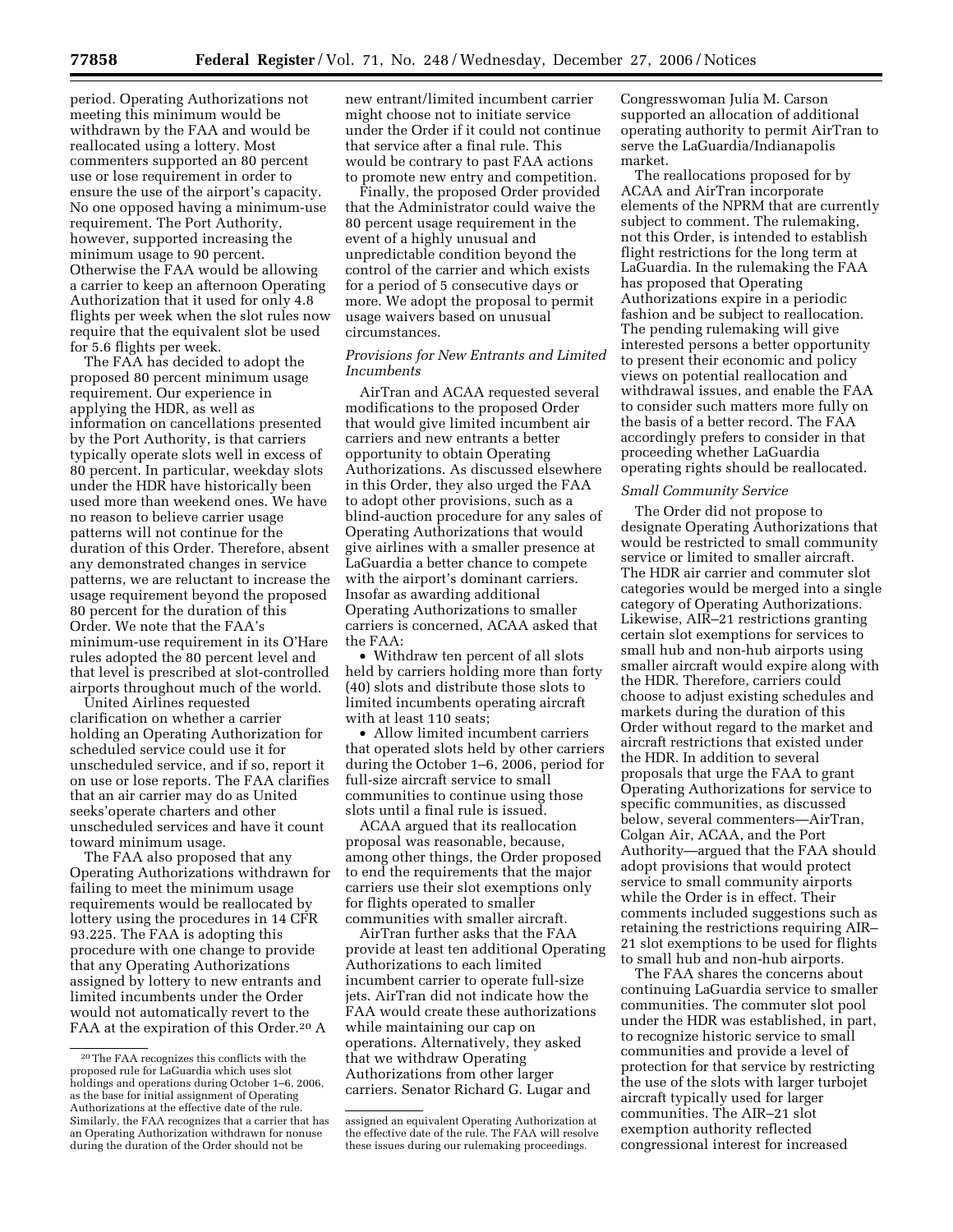service opportunities to small communities seeking access to LaGuardia, and the FAA's lottery system for allocating those exemptions provided for an equitable distribution of exemptions between carriers serving small communities and new entrants.

The pending rulemaking includes three options for ensuring that small communities will continue to have service to LaGuardia. The number and timing of operations conducted by air carriers to the various small hub and non-hub airports during October 1–6, 2006, would be the base period for establishing the small community pool under the final rule. We expect to receive comments under that proceeding as to the appropriate level of protection for small communities served from LaGuardia Airport. Therefore, the FAA did not propose a specific set-aside for small communities under the Order since the appropriateness and make-up of such a designation was already the subject of a rulemaking that is intended to be more comprehensive and longterm. Some of the comments on the proposed Order suggest the FAA should continue the AIR–21 limits on small hub and non-hub airport slot exemptions while the comments on the NPRM are considered. Absent those restrictions, carriers would be free to use larger aircraft to serve larger size airports and might discontinue the small community services gained under AIR–21. While the FAA understands there is a potential for this to occur, the final rule, in all probability, would use for its initial assignment of Operating Authorizations a base period when various protections existed for small community service. Thus, carriers might alter service plans to small hub and non-hub airports during the Order only to face a final rule designating certain Operating Authorizations for historic small community service levels. Carriers may consider the benefits of schedule stability at smaller airports during the duration of this Order. Furthermore, the FAA agrees with the Port Authority's suggestion that it should monitor changes in small community service during the term of this Order. The FAA intends to do so.

Finally, as indicated earlier, the FAA is not increasing the proposed hourly limits on flight operations in order to ensure that small communities would continue to have all of the service at LaGuardia that they have had in the past. Such an accommodation would increase delays and fail to meet the congestion management objectives of this Order. The airport's capacity limitations prevent us from authorizing additional flights, even when they would serve a worthy purpose.

# *Flights to Specific Communities*

Several commenters urged the FAA to adopt provisions that would protect service to small community airports while the Order is in effect. Newport News/Williamsburg Airport and Akron-Canton Airport each filed comments requesting that the FAA allocate two Operating Authorizations to each airport. They would allow AirTran to reinstate roundtrip flights that it can no longer operate because it does not hold or lease the necessary slots, and accordingly, will not be assigned operating authorizations for such operations under this Order.21

The FAA is unwilling in this Order to create additional Operating Authorizations to ensure that specific communities obtain additional service to LaGuardia. While the FAA understands the desire of the Akron-Canton and Newport News/ Williamsburg groups to maintain the recent air service levels between LaGuardia and their respective airports, the FAA has not used congestion management rules to provide service to specific communities. Like a slot under the HDR, an Operating Authorization under the Order is the operation authority assigned by the FAA to a carrier to conduct a scheduled arrival or departure operation and has no specific city-pair limitations. To honor the request made by these airports would be tantamount to a radical change in the congestion management program. Further, unlike the situation at Ronald Reagan Washington National Airport, where the Department of Transportation is directed to grant certain slot exemptions for ''selected routes'' beyond the perimeter and to airports within the perimeter,<sup>22</sup> there is not such statutory basis for the FAA to require that a carrier operate to a certain market from LaGuardia. The FAA therefore declines to do adopt the suggestion of Akron-Canton and Newport News/ Williamsburg.

### *Unscheduled Operations*

In addition to limits on scheduled operations, the FAA proposed adopting limits for unscheduled operations to ensure that demand is spread reasonably throughout the day. The FAA proposed the same hourly limits that applied under the HDR using similar reservation procedures

described in FAA Advisory Circular 93– 1, ''Reservations for Unscheduled Operations at High Density Traffic Airports.'' The FAA's Airport Reservation Office at the David J. Hurley Air Traffic Control System Command Center would manage the reservation process using the existing e-CVRS system.

No comments were received opposing the establishment of the reservation requirements and proposed procedures for allocating reservations for unscheduled flights. United Airlines commented that the number of hourly reservations established for unscheduled operations conflicts with other stated agency objectives of ensuring efficient utilization of limited airport resources and increasing passenger throughput. We proposed the historic set aside of six reservations for unscheduled operations and adopt this allocation under this final Order, because it is consistent with the treatment of the scheduled operations during the time this order will be temporarily in place. As a result, the FAA is adopting the proposed allocation for unscheduled flights.

United Airlines also requested clarification that it could conduct charters and other unscheduled operations using its Operating Authorizations for scheduled service. We agreed and addressed United's comment in the section on Minimum Use.

The FAA is adopting the proposed limits and reservation procedures with minor editorial changes. Information on procedures for obtaining the appropriate reservations for unscheduled flights will be available prior to the effective date of this Order via the Internet on the FAA's Web site at *http://www.fly.faa.gov/ecvrs*.

### **III. Conclusion**

On September 11, 2006, the FAA issued a proposed Order, which solicited written views on the FAA's tentative determination to place temporary limitations on flight operations at LaGuardia Airport. After considering the responses, the FAA has determined to issue a final Order adopting operating limitations at New York LaGuardia Airport.

## *A. Scheduled Operations*

With respect to scheduled operations at LaGuardia:

1. The final Order governs scheduled arrivals and departures, except helicopters, at LaGuardia from 6 a.m. through 9:59 p.m., Eastern Time, Monday through Friday and from 12 noon through 9:59 p.m., Eastern Time, Sunday. Seventy-five (75) Operating

<sup>21</sup>The City of Canton, the Medina County Economic Development Corporation, and the Stark Development Board, Inc. among others also support the request.

<sup>22</sup> 49 U.S.C. 41718 (a) and (b).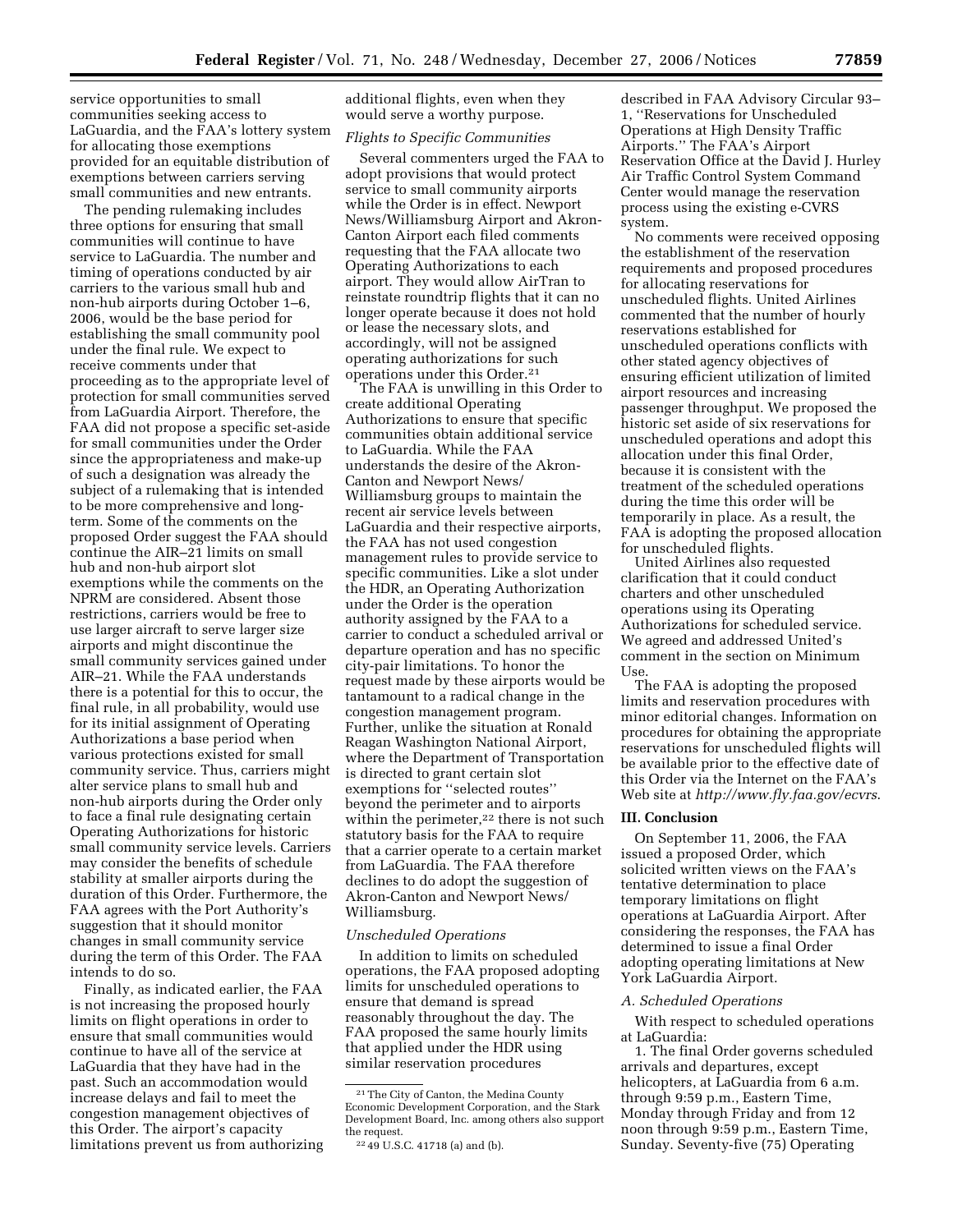Authorizations are available per hour and will be assigned by the FAA on a 30-minute basis.

2. The final Order takes effect on January 1, 2007, and will expire at the first change of scheduling season, as defined in 14 CFR, part 93, subpart B, occurring no less than 90 days after the issuance of a final rule regulating congestion at LaGuardia.

3. The FAA will assign operating authority to conduct an arrival or a departure at LaGuardia during the affected hours to the air carrier that holds equivalent slot or slot exemption authority under the High Density Rule or FAA slot exemption rules as of December 31, 2006; to the primary marketing air carrier in the case of AIR– 21 small hub/non-hub airport slot exemptions; or to the air carrier operating the flights as of December 31, 2006, in the case of a slot held by a nonair carrier. If the slot is held by a subsidiary or affiliate of an air carrier, the FAA will assign the operating authority to the carrier that has the most direct relationship with that non-air carrier holder. The FAA will not assign operating authority under the final Order to any person or entity other than a certificated U.S. or foreign air carrier with appropriate economic authority to conduct scheduled passenger service and FAA operating authority under 14 CFR part 121, 129, or 135. The Chief Counsel of the FAA will be the final decision maker regarding the initial assignment of Operating Authorizations.

4. For administrative tracking purposes only, the FAA will assign an identification number to each Operating Authorization.

5. An air carrier can lease or trade an Operating Authorization to another carrier for any consideration, not to exceed the duration of the final Order. Notice of a trade or lease under this paragraph would be submitted in writing to the FAA Slot Administration Office, facsimile (202) 267–7277 or email *7-AWA-Slotadmin@faa.gov*, and must come from a designated representative of each air carrier. The air carriers are required to receive written confirmation from the FAA prior to operating under the traded operating authority.

6. Every air carrier holding an Operating Authorization must forward in writing to the FAA Slot Administration Office a list of all Operating Authorizations held by the carrier along with a listing of the Operating Authorizations actually operated for each day of the 2-month reporting period within 14 days after the last day of the 2-month reporting period beginning January 1 and every 2 months

thereafter. Any Operating Authorization not used at least 80 percent of the time over a two-month period will be withdrawn by the FAA. The FAA Administrator can waive the 80 percent usage requirement in the event of a highly unusual and unpredictable condition which is beyond the control of the carrier and which exists for a period of 5 consecutive days or more.

7. In the event that Operating Authorizations are withdrawn for nonuse, surrendered to the FAA or are unassigned, the FAA will determine whether any of the available Operating Authorizations should be reallocated. If so, the FAA will conduct a lottery using the provisions specified under 14 CFR 93.225. The FAA may retime an Operating Authorization prior to reallocation in order to address operational needs. When the final Order expires, any Operating Authorizations reassigned under this paragraph, except those assigned to new entrants or limited incumbents, will revert to the FAA for reallocation according to the reallocation mechanism prescribed in the final rule that succeeds the final Order.

8. The FAA will enforce the final Order through an enforcement action seeking a civil penalty under 49 U.S.C. 46301(a). An air carrier that is not a small business as defined in the Small Business Act, 15 U.S.C. 632, would be liable for a civil penalty of up to \$25,000 for every day that it violates the limits set forth in the final Order. An air carrier that is a small business as defined in the Small Business Act would be liable for a civil penalty of up to \$10,000 for every day that it violates the limits set forth in the final Order. The FAA also could file a civil action in U.S. District Court, under 49 U.S.C. 46106, 46107, seeking to enjoin any air carrier from violating the terms of the final Order.

#### *B. Unscheduled Operations 23*

With respect to unscheduled flight operations at LaGuardia:

1. The final Order applies to all operators of unscheduled flights, except helicopter operations, at LaGuardia from 6 a.m. through 9:59 p.m., Eastern Time,

Monday through Friday and from 12 noon through 9:59 p.m., Eastern Time, Sunday.

2. The final Order takes effect on January 1, 2007, and will expire at the first change of scheduling season occurring no less than 90 days after the issuance of a final rule regulating congestion at LaGuardia.

3. No person can operate an aircraft other than a helicopter to or from LaGuardia unless the operator has received, for that unscheduled operation, a reservation that is assigned by the David J. Hurley Air Traffic Control System Command Center's Airport Reservation Office (ARO). Additional information on procedures for obtaining a reservation is available via the Internet at *http:// www.fly.faa.gov/ecvrs*.

4. Six (6) reservations are available per hour for unscheduled operations at LaGuardia. The ARO will assign reservations on a 30-minute basis.

5. The ARO receives and processes all reservation requests. Reservations are assigned on a ''first-come, first-served'' basis, determined as of the time that the ARO receives the request. A cancellation of any reservation that will not be used as assigned is required.

6. Filing a request for a reservation does not constitute the filing of an instrument flight rules (IFR) flight plan, as separately required by regulation. After the reservation is obtained, an IFR flight plan can be filed. The IFR flight plan must include the reservation number in the ''remarks'' section.

7. Air Traffic Control will accommodate declared emergencies without regard to reservations. Nonemergency flights in direct support of national security, law enforcement, military aircraft operations, or publicuse aircraft operations will be accommodated above the reservation limits with the prior approval of the Vice President, System Operations Services, Air Traffic Organization. Procedures for obtaining the appropriate reservation for such flights are available via the Internet at *http:// www.fly.faa.gov/ecvrs*.

8. Notwithstanding the limits in paragraph 4, if the Air Traffic Organization determines that air traffic control, weather, and capacity conditions are favorable and significant delay is not likely, the FAA can accommodate additional reservations over a specific period. Unused Operating Authorizations can also be temporarily made available for unscheduled operations. Reservations for additional operations are obtained through the ARO.

<sup>23</sup>Unscheduled operations are operations other than those regularly conducted by an air carrier between LaGuardia and another service point. Unscheduled operations include general aviation, public aircraft, military, charter, ferry, and positioning flights. Helicopter operations are excluded from the reservation requirement. Reservations for unscheduled flights operating under visual flight rules (VFR) are granted when the aircraft receives clearance from air traffic control to land or depart LaGuardia. Reservations for unscheduled VFR flights are not included in the limits for unscheduled operators.